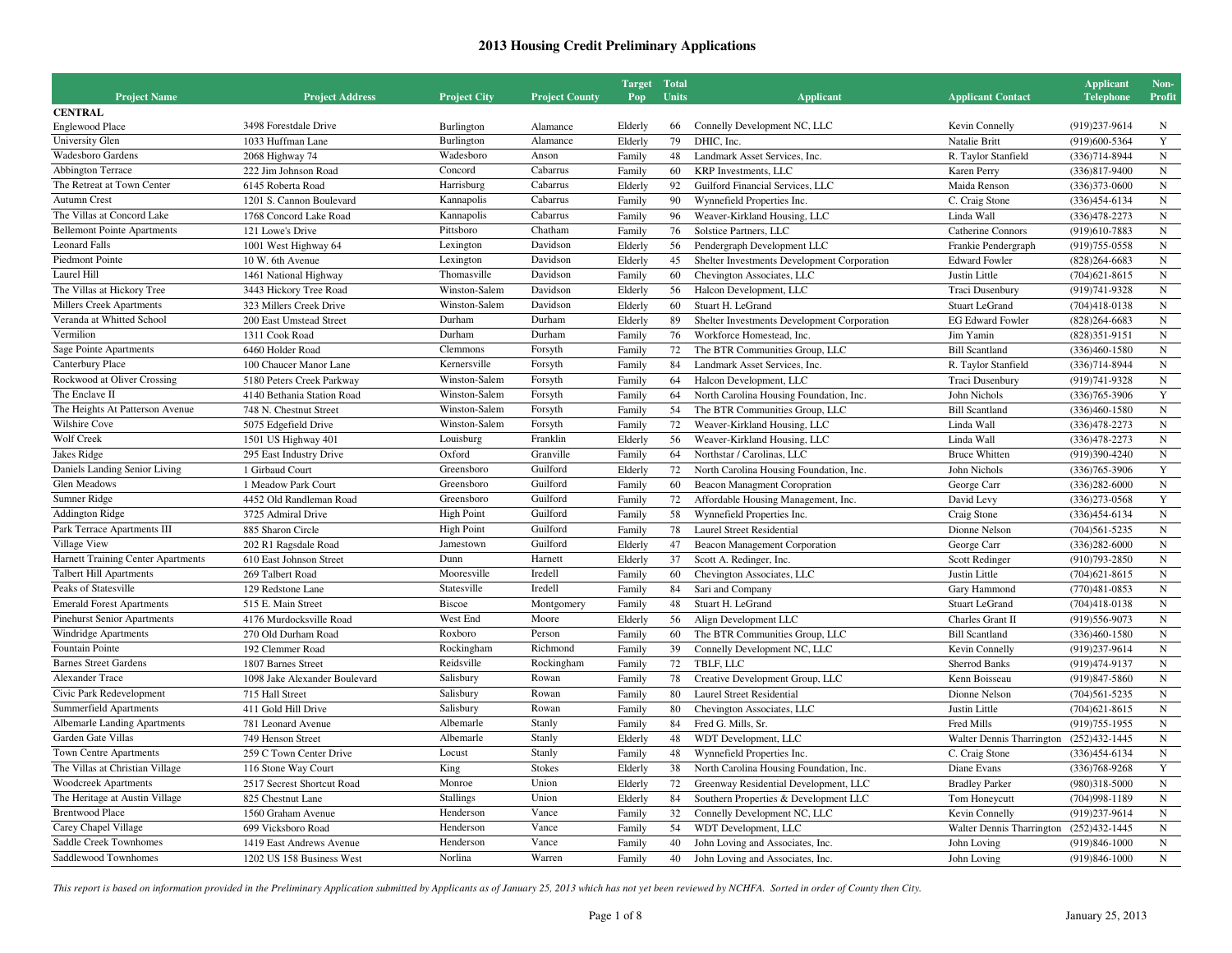|                                      |                               |                     |                       | <b>Target Total</b> |       |                                          |                          | <b>Applicant</b>  | Non-        |
|--------------------------------------|-------------------------------|---------------------|-----------------------|---------------------|-------|------------------------------------------|--------------------------|-------------------|-------------|
| <b>Project Name</b>                  | <b>Project Address</b>        | <b>Project City</b> | <b>Project County</b> | Pop-                | Units | <b>Applicant</b>                         | <b>Applicant Contact</b> | <b>Telephone</b>  | Profit      |
| <b>EAST</b>                          |                               |                     |                       |                     |       |                                          |                          |                   |             |
| <b>River Run Apartments</b>          | 3057 US 17 Business           | Chocowinity         | Beaufort              | Family              | 48    | Fred G. Mills, Sr.                       | Fred Mills               | $(919)755-9155$   | N           |
| Alderbrook Pointe II                 | 1650 N. Pierce Street         | Washington          | Beaufort              | Family              | 64    | Carolina Project Equities LLC            | Alan F. Scott            | (919) 870-0842    | ${\bf N}$   |
| <b>Kendall Creek</b>                 | 380 Calabash Road NW          | Calabash            | <b>Brunswick</b>      | Family              | 60    | Wynnefield Properties Inc.               | C. Craig Stone           | $(336)454-6134$   | ${\bf N}$   |
| <b>River Pointe</b>                  | 4620 White Street             | Shallotte           | <b>Brunswick</b>      | Family              | 62    | Southern Properties & Development LLC    | Tom Honeycutt            | $(704)998-1189$   | $\mathbf N$ |
| <b>Abbington Oaks</b>                | 4800 Southport Supply Road SE | Southport           | Brunswick             | Family              | 72    | KRP Investments, LLC                     | Karen Perry              | $(336)817 - 9400$ | $\mathbf N$ |
| Cape Landing Apartments              | 1100 North Caswell Avenue     | Southport           | Brunswick             | Family              | 42    | Greenway Residential Development, LLC    | <b>Bradley Parker</b>    | $(980)318 - 5000$ | ${\bf N}$   |
| <b>Sunset Commons</b>                | 7343 Leak Street              | <b>Sunset Beach</b> | <b>Brunswick</b>      | Elderly             | 56    | Holly L. Smith                           | <b>Holly Smith</b>       | $(919)363-1677$   | ${\bf N}$   |
| <b>Edenton Place</b>                 | 262 Coke Avenue               | Edenton             | Chowan                | Family              | 50    | Lucius S. Jones and Lucius S. Jones, Jr. | Lucius Jones             | (919)365-7196     | ${\bf N}$   |
| Patriot's Pointe                     | 1311 Paradise Road            | Edenton             | Chowan                | Family              | 72    | Carolina Project Equities LLC            | Al Scott                 | (919) 870-0842    | ${\bf N}$   |
| <b>Evergreen Apartments</b>          | 1120 Pinetree Drive           | New Bern            | Craven                | Family              | 56    | Urquhart Development, LLC                | Thomas Urquhart          | $(919)829-1801$   | ${\bf N}$   |
| Millberne Apartments                 | 2701 Amhurst Boulevard        | New Bern            | Craven                | Elderly             | 48    | East Carolina Community Development Inc. | Keith Walker             | $(252)504-3996$   | Y           |
| <b>Quail Forest Apartments</b>       | 1 Tyler Rhyne Road            | New Bern            | Craven                | Elderly             | 60    | Scott A. Redinger, Inc.                  | Scott Redinger           | $(910)793 - 2850$ | ${\bf N}$   |
| Fair Grove Apartments                | 164 Gregory Avenue            | Snow Hill           | Greene                | Family              | 40    | Guilford Financial Services, LLC         | Maida Renson             | $(336)373-0600$   | ${\bf N}$   |
| <b>Cypress Court</b>                 | 1105 Everett Street           | Ahoskie             | Hertford              | Family              | 50    | The Affordable Housing Group             | Kathy Stilwell           | $(704)968 - 7202$ | $\mathbf Y$ |
| Riverwood Haven                      | 238 Pritchard Road            | Clayton             | Johnston              | Elderly             | 60    | Fred Smith Company                       | Fred Smith, Jr.          | (919) 550-8086    | ${\bf N}$   |
| <b>Stallings Station Apartments</b>  | 100 Shotwell Drive            | Clayton             | Johnston              | Elderly             | 42    | Scott A. Redinger, Inc.                  | Scott Redinger           | $(910)793 - 2850$ | ${\bf N}$   |
| <b>Ashton Way Apartments</b>         | 88 Son Lan Parkway            | Garner              | Johnston              | Family              | 90    | The BTR Communities Group, LLC           | <b>Bill Scantland</b>    | $(336)460 - 1580$ | $\mathbf N$ |
| Glen Lake Apartments                 | 350 NC Highway 210            | Smithfield          | Johnston              | Family              | 72    | Pendergraph Development                  | Frankie Pendergraph      | $(919)755-0558$   | $\mathbf N$ |
| Smithfield Green Apartments          | 787 West Market Street        | Smithfield          | Johnston              | Family              | 64    | United Developers, Inc.                  | <b>Murray Duggins</b>    | $(910)485 - 6600$ | $\mathbf N$ |
| Cambridge Farms Apartments           | 2798 Doctors Drive            | Kinston             | Lenoir                | Family              | 60    | Pendergraph Development LLc              | Frankie Pendergraph      | (919) 755-0558    | ${\bf N}$   |
| <b>Kinston Apartments</b>            | 404 Airport Road              | Kinston             | Lenoir                | Family              | 56    | TBLF, LLC                                | Sherrod Banks            | (919) 474-9137    | ${\bf N}$   |
| Williamston Village                  | 1981 US Highway 17            | Williamston         | Martin                | Family              | 36    | John Loving and Associates, Inc.         | John Loving              | $(919)618-5545$   | $\mathbf N$ |
| Lockwood Village Apartments          | 4900 S. College Road          | Wilmington          | New Hanover           | Family              | 60    | SNW, LLP                                 | Stephanie Norris         | $(919)669-1079$   | ${\bf N}$   |
| <b>Westend Gardens</b>               | 2400 Gum Branch Road          | Jacksonville        | Onslow                | Family              | 56    | East Carolina Community Development Inc. | Keith Walker             | $(252)504-3996$   | Y           |
| Summerfield Apartments               | 965 Old Folkstone Road        | <b>Sneads Ferry</b> | Onslow                | Family              | 48    | East Carolina Community Development Inc. | Keith Walker             | $(252)504-3996$   | $\mathbf Y$ |
| <b>Halstead Court</b>                | 124 East Rich Boulevard       | Elizabeth City      | Pasquotank            | Family              | 60    | The Flatiron Group, Inc.                 | Hollis Fitch             | $(704)335-9112$   | ${\bf N}$   |
| <b>River City Landings</b>           | 683 Hughes Boulevard          | Elizabeth City      | Pasquotank            | Family              | 72    | Jenkins Properties                       | Ragan Ramsey             | (919)801-3047     | $\mathbf N$ |
| Rivers Edge II at Elizabeth Crossing | 450 Rivers Edge Circle        | Elizabeth City      | Pasquotank            | Family              | 56    | Prosperity Unlimited, Inc.               | Louise Mack              | $(704)933 - 7405$ | $\mathbf N$ |
| <b>Tooley Place</b>                  | 603-609 Hull Drive            | Elizabeth City      | Pasquotank            | Elderly             | 36    | Opportunities South, LLC                 | Dean Edwards             | (919)917-7301     | $\mathbf N$ |
| <b>Hertford Landing</b>              | 1050 Harvey Point Road        | Hertford            | Perquimans            | Family              | 48    | The Flatiron Group, Inc.                 | Hollis Fitch             | $(704)335-9112$   | N           |
| Ashton Run                           | 1205 Holden Drive             | Greenville          | Pitt                  | Family              | 80    | Wynnefield Properties, Inc.              | C. Craig Stone           | $(336)454-6134$   | ${\bf N}$   |
| Covengton Trace                      | 1801 E. Arlington Boulevard   | Greenville          | Pitt                  | Family              | 72    | Creative Development Group, LLC          | Kenn Boisseau            | (919) 847-5860    | ${\bf N}$   |
| Kittrell Place Apartments            | 4050 Charles Boulevard        | Greenville          | Pitt                  | Family              | 64    | Fred G. Mills, Sr.                       | Fred Mills               | $(919)755-9155$   | ${\bf N}$   |
| Parkside Trace                       | 4350 East 10th Street         | Greenville          | Pitt                  | Family              | 88    | Creative Development Group, LLC          | Kenn Boisseau            | (919) 847-5860    | $\mathbf N$ |
| Port Haven Apartments                | 1017 Port Terminal Road       | Greenville          | Pitt                  | Family              | 72    | Halcon Development, LLC                  | Traci Dusenbury          | (919) 741-9328    | $\mathbf N$ |
| Pembroke Senior Village              | 571 Candy Park Road           | Pembroke            | Robeson               | Elderly             | 50    | Lumbee Land Development, Inc.            | <b>Tammy Maynor</b>      | (910) 733-5304    | $\mathbf Y$ |
| North Clinton Green Apartments       | 1319 Jasper Street            | Clinton             | Sampson               | Family              | 48    | United Developers, Inc.                  | <b>Murray Duggins</b>    | $(910)485-6600$   | ${\bf N}$   |
| <b>Five Points Gardens</b>           | 5 Five Points Road            | Goldsboro           | Wayne                 | Family              | 72    | TBLF, LLC                                | <b>Sherrod Banks</b>     | (919) 474-9137    | ${\bf N}$   |
| Lockhaven Trace                      | 1 Lockhaven Court             | Goldsboro           | Wayne                 | Family              | 72    | Creative Development Group, LLC          | Kenn Boisseau            | (919) 847-5860    | ${\bf N}$   |
| <b>Oxford Plantation</b>             | 179 Oxford Boulevard          | Goldsboro           | Wayne                 | Family              | 60    | Pendergraph Development LLC              | Frankie Pendergraph      | $(919)755-0558$   | $\mathbf N$ |
| Berry Lane Gardens                   | 100 W NC Highway 55           | Mt. Olive           | Wayne                 | Family              | 56    | Landmark Asset Services, Inc.            | R. Taylor Stanfield      | $(336)714 - 8944$ | $\mathbf N$ |
| Heritage Trace                       | 3701 Ashbrook Drive NW        | Wilson              | Wilson                | Family              | 60    | Creative Development Group, LLC          | Kenn Boisseau            | $(919)847 - 5860$ | ${\bf N}$   |
| Old Wilson Place                     | 212 Vance Street              | Wilson              | Wilson                | Family              | 77    | Landmark Asset Services, Inc.            | R. Taylor Stanfield      | $(336)714 - 8944$ | ${\bf N}$   |
| Ravenswood Apartments                | 100 Ashbrook Drive Extension  | Wilson              | Wilson                | Family              | 72    | SNW, LLP                                 | Stephanie Norris         | (919)669-1079     | $\mathbf N$ |
|                                      |                               |                     |                       |                     |       |                                          |                          |                   |             |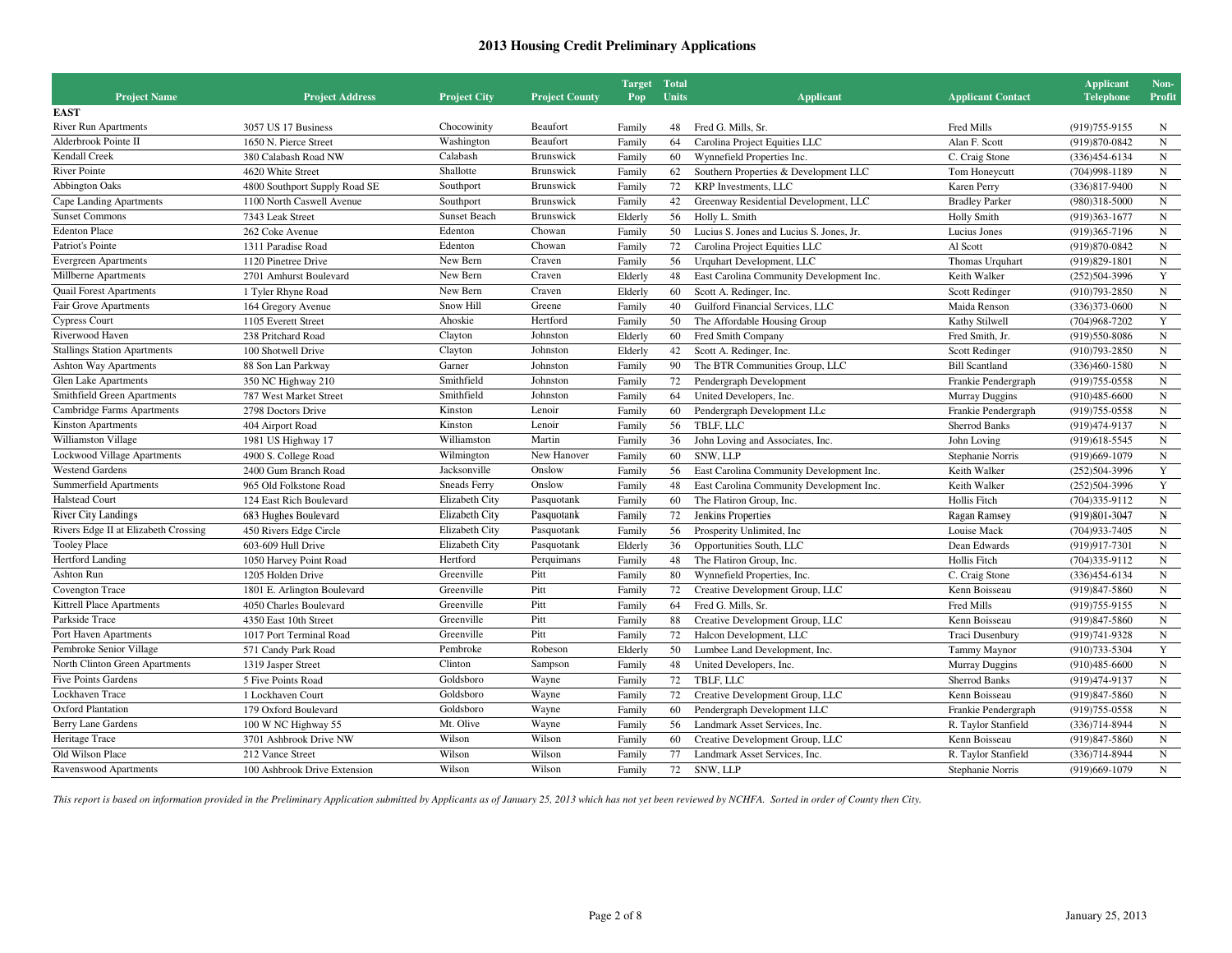|                                    |                             |                     |                       | <b>Target</b> | <b>Total</b> |                                        |                          | <b>Applicant</b>  | Non-        |
|------------------------------------|-----------------------------|---------------------|-----------------------|---------------|--------------|----------------------------------------|--------------------------|-------------------|-------------|
| <b>Project Name</b>                | <b>Project Address</b>      | <b>Project City</b> | <b>Project County</b> | Pop           | Units        | <b>Applicant</b>                       | <b>Applicant Contact</b> | <b>Telephone</b>  | Profit      |
| <b>WEST</b>                        |                             |                     |                       |               |              |                                        |                          |                   |             |
| Givens Gerber Park                 | 40 Gerber Road              | Asheville           | Buncombe              | Elderly       | 120          | Givens Estates, Inc.                   | Teresa Stephens          | (828) 771-2204    | Y           |
| The Villas at Fallen Spruce        | 15 Fallen Spruce Drive      | Asheville           | Buncombe              | Elderly       | 55           | Mountain Housing Opportunities, Inc.   | Cindy Visnich Weeks      | $(828)254 - 4030$ | Y           |
| Greystone Lodge                    | 405 E. Meeting Street       | Morganton           | Burke                 | Elderly       | 45           | Beacon Management Corporation          | George Carr              | $(336)282 - 6000$ | N           |
| Sienna                             | 607 Valdese Avenue          | Morganton           | Burke                 | Family        | 60           | Workforce Homestead, Inc.              | Jim Yamin                | $(828)351-9151$   | N           |
| <b>Brookdale Senior Apartments</b> | 104 Abington Road           | Lenoir              | Caldwell              | Elderly       | 50           | The Affordable Housing Group           | Kathy Stilwell           | $(704)968 - 7202$ | Y           |
| Viridian                           | 272 Wilkesboro Boulevard    | Lenoir              | Caldwell              | Family        | 64           | Workforce Homestead, Inc.              | Jim Yamin                | $(828)351-9151$   | ${\bf N}$   |
| Arrington Trace                    | 2131 15th Avenue Place      | Hickory             | Catawba               | Family        | 60           | Creative Development Group, LLC        | Kenn Boisseau            | (919)847-5860     | N           |
| Grayson Elderly Housing            | 2800 16th Street NE         | Hickory             | Catawba               | Elderly       | 84           | Grayson Housing Associates, LLC        | David Pressly            | $(704)253 - 7778$ | N           |
| Viewmont Square Court              | 1420 4th Street Drive NW    | Hickory             | Catawba               | Elderly       | 50           | Opportunities South, LLC               | Dean Edwards             | (919) 917-7301    | N           |
| Foxwood Village Apartments         | 710 Ac Little Drive         | Newton              | Catawba               | Elderly       | 48           | John Loving and Associates, Inc.       | John Loving              | $(919)846 - 1000$ | ${\bf N}$   |
| Cambridge Oaks Apartments          | 759 East King Street        | Kings Mountain      | Cleveland             | Family        | 56           | Greenway Residential Development, LLC  | <b>Bradley Parker</b>    | $(980)318 - 5000$ | ${\bf N}$   |
| Alexandria Place                   | 1019 Gantt Street Extension | Shelby              | Cleveland             | Elderly       | 56           | Pendergraph Development LLC            | Frankie Pendergraph      | (919) 755-0558    | N           |
| <b>Lafayette Gardens</b>           | 1316 S Lafayette Street     | Shelby              | Cleveland             | Family        | 72           | TBLF, LLC                              | <b>Sherrod Banks</b>     | (919) 474-9137    | N           |
| <b>Hyatt Trace</b>                 | 1 Freeman Road              | Waynesville         | Haywood               | Family        | 64           | Workforce Homestead, Inc.              | Jim Yamin                | $(828)351-9151$   | $\mathbf N$ |
| Summer's Grove                     | 200 West Connor Road        | Sylva               | Jackson               | Family        | 42           | HEGM. Inc.                             | Mel Melton               | $(704)357-6000$   | ${\bf N}$   |
| Mars Hill Commons                  | 100 Roy Edwards Lane        | Mars Hill           | Madison               | Family        | 48           | Mountain Housing Opportunities, Inc.   | Rich Olejniczak          | $(828)254 - 4030$ | Y           |
| <b>Chestnut Landing</b>            | 1470 N. Main Street         | Marion              | McDowell              | Family        | 56           | Prosperity Unlimited, Inc.             | Louise Mack              | $(704)933 - 7405$ | Y           |
| The Village at Montevista          | 103 Bakersville Road        | Marion              | McDowell              | Elderly       | 40           | Western N.C. Housing Partnership, Inc. | <b>Joy Strassel</b>      | $(828)279 - 2654$ | Y           |
| High Ridge                         | 13780 NC Highway 226        | Spruce Pine         | Mitchell              | Family        | 60           | Southern Properties & Development LLC  | Tom Honeycutt            | $(704)998-1189$   | N           |
| <b>Abbington Forest</b>            | 206 Woods Drive             | Forest City         | Rutherford            | Family        | 60           | KRP Investments, LLC                   | Karen Perry              | $(336)817 - 9400$ | ${\bf N}$   |
| Cottages at Piney Ridge            | 1431 Piney Ridge Road       | Forest City         | Rutherford            | Elderly       | 60           | Pendergraph Development LLC            | Frankie Pendergraph      | (919) 755-0558    | ${\bf N}$   |
| Oakland Ridge                      | 671 Oakland Road            | Spindale            | Rutherford            | Family        | 72           | The Affordable Housing Group           | Kathy Stilwell           | $(704)968 - 7202$ | Y           |
| <b>Sterling Oaks Apartments</b>    | 144 St. Helena Drive        | Spindale            | Rutherford            | Family        | 56           | <b>HEGM</b> Corporation                | Melvin Melton            | $(704)357-6000$   | $\mathbf N$ |
| Cooper Terrace                     | 269 PGW Drive               | Elkin               | Surry                 | Family        | 56           | The Flatiron Group, Inc.               | Hollis Fitch             | $(704)335-9112$   | N           |
| Whistler's Cove                    | 175 West Virginia Street    | Mt. Airy            | Surry                 | Elderly       | 56           | Weaver-Kirkland Housing, LLC           | Linda Wall               | $(336)478 - 2273$ | N           |
| Watauga Green Apartments           | 170 Clawson Street          | Boone               | Watauga               | Family        | 72           | United Developers, Inc.                | Murray Duggins           | $(910)485-6600$   | N           |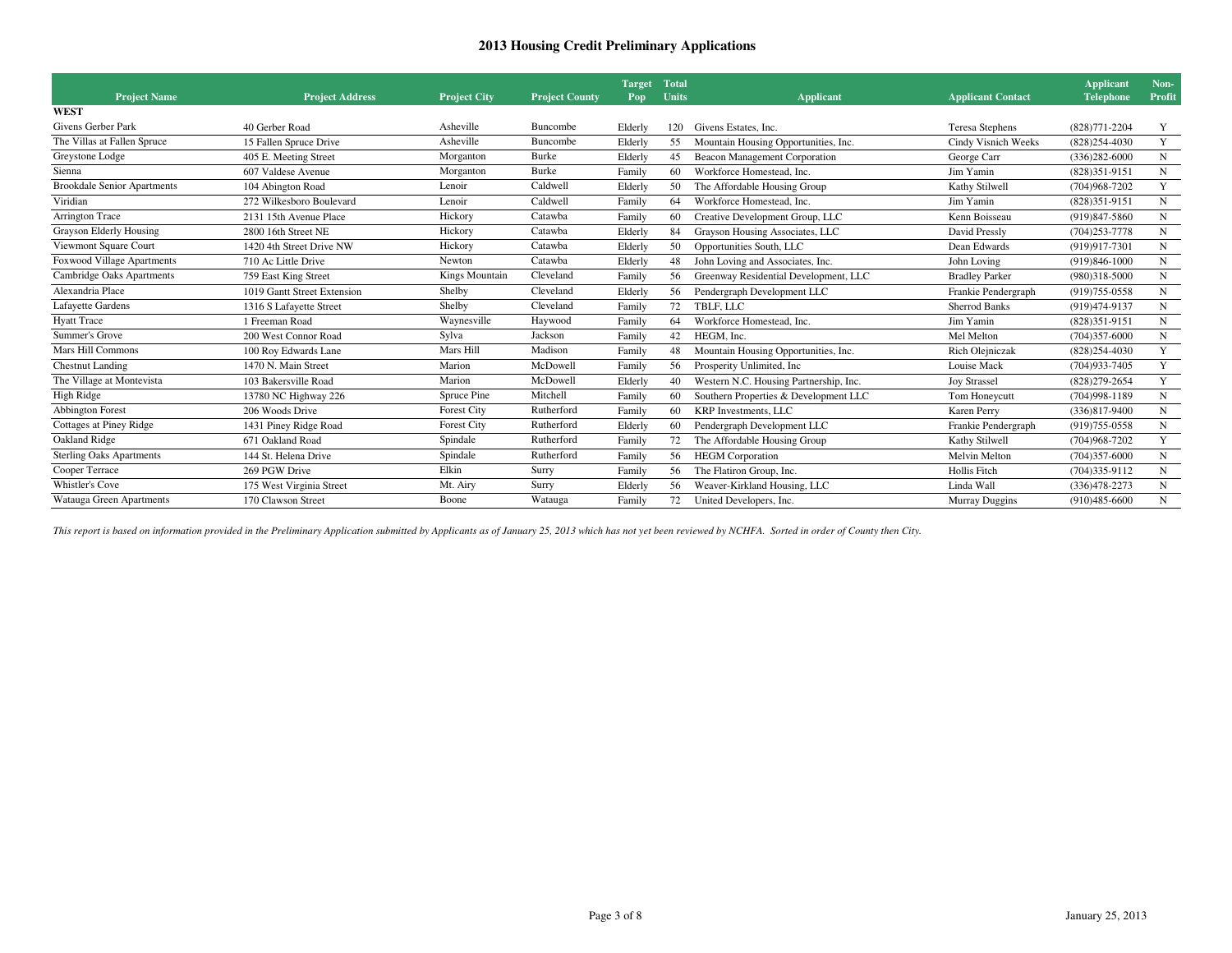| <b>Project Name</b>             | <b>Project Address</b>    | <b>Project City</b> | <b>Project County</b> | <b>Target</b><br>Pop | <b>Total</b><br><b>Units</b> | <b>Applicant</b>                                | <b>Applicant Contact</b> | <b>Applicant</b><br><b>Telephone</b> | Non-<br><b>Profit</b> |
|---------------------------------|---------------------------|---------------------|-----------------------|----------------------|------------------------------|-------------------------------------------------|--------------------------|--------------------------------------|-----------------------|
| <b>METRO</b>                    |                           |                     |                       |                      |                              |                                                 |                          |                                      |                       |
| Double Oaks Senior Housing      | 2632 Double Oaks Road     | Charlotte           | Mecklenburg           | Elderly              | 75                           | Charlotte-Mecklenburg Housing Partnership, Inc. | Patricia Garrett         | $(704)342-0933$                      |                       |
| <b>Idlewild Pointe</b>          | 7838 Idlewild Road        | Charlotte           | Mecklenburg           | Family               | 31                           | Opportunities South, LLC                        | Dean Edwards             | (919) 917-7301                       | N                     |
| Newland Road Apartments         | 1425 Samuel Street        | Charlotte           | Mecklenburg           | Family               | 84                           | Charlotte-Mecklenburg Housing Partnership, Inc. | Patricia Garrett         | $(704)342-0933$                      |                       |
| Sardis Trace                    | 100 Nolley Court          | Charlotte           | Mecklenburg           | Elderly              | 78                           | Creative Development Group, LLC                 | Kenn Boisseau            | $(919)784 - 5860$                    | N                     |
| <b>Westerly Oaks Apartments</b> | 2509 Westerly Hills Drive | Charlotte           | Mecklenburg           | Elderly              | 84                           | Greenway Residential Development, LLC           | <b>Bradley Parker</b>    | (980)318-5000                        | N                     |
| Renaissance at Antiquity        | 20215 Heights Way         | Cornelius           | Mecklenburg           | Elderly              | 86                           | Solstice Partners, LLC                          | Catherine Connors        | (919)380-0446                        | N                     |
| <b>Willow Creek</b>             | 3450 Davis Drive          | Cary                | Wake                  | Elderly              | 53                           | DHIC. Inc.                                      | <b>Natalie Britt</b>     | $(919)832 - 4345$                    |                       |
| White Deer Crossing             | 1623 Benson Road          | Garner              | Wake                  | Family               | -80                          | Prosperity Unlimited, Inc.                      | Louise Mack              | $(704)933 - 7405$                    |                       |
| Calvary Trace                   | 3108 Calvary Drive        | Raleigh             | Wake                  | Family               | 96                           | Creative Development Group, LLC                 | Kenn Boisseau            | $(919)847 - 5860$                    | N                     |
| Camden Glen                     | 2904 Tryon Road           | Raleigh             | Wake                  | Family               | 48                           | DHIC, Inc.                                      | Natalie Britt            | $(919)832 - 4345$                    |                       |
| Carlton Spring                  | 7505 Fox Road             | Raleigh             | Wake                  | Elderly              | 64                           | Evergreen Construction Co.                      | Tim Morgan               | $(919)848 - 2041$                    | N                     |
| Raleigh Arts Village            | 510 E. Davie Street       | Raleigh             | Wake                  | Family               | 49                           | Landmark Asset Services                         | R. Taylor Stanfield      | $(336)714 - 8944$                    | N                     |
| The Oaks at Wakefield           | 10720 Common Oaks Drive   | Raleigh             | Wake                  | Family               | 80                           | Evergreen Construction Co.                      | Tim Morgan               | (919) 848-2041                       | N                     |
| <b>Huntington Spring</b>        | 800 Meadow Flowers Avenue | Wake Forest         | Wake                  | Elderly              | 84                           | Evergreen Construction Co.                      | Tim Morgan               | $(919)848-2041$                      | N                     |
|                                 |                           |                     |                       |                      |                              |                                                 |                          |                                      |                       |

| Berryman Square                    | 200 Berryman Street             | Greensboro     | Guilford    | Family | 44  | Affordable Housing Management, Inc.      | David Levy          | $(336)273-0568$   |  |
|------------------------------------|---------------------------------|----------------|-------------|--------|-----|------------------------------------------|---------------------|-------------------|--|
| <b>Smokey Ridge Apartments</b>     | 109 Hall Street                 | Hendersonville | Henderson   | Family | 56  | Pendergraph Development, LLC             | Frankie Pendergraph | (919) 755-0558    |  |
| Forest Park Gardens Apartments     | 1362 Fourth Creek Landing Drive | Statesville    | Iredell     | Family | 40  | David L. Pressly Jr.                     | David Pressly       | $(704)872 - 1000$ |  |
| LaGrange Village Apartments        | 203 North Wooten Street         | LaGrange       | Lenoir      | Family | 50  | LaGrange Village, LLC                    | Gaye Morgan         | $(336)231 - 8125$ |  |
| <b>Hall House</b>                  | 426 N. Tryon Street             | Charlotte      | Mecklenburg | (55)   | 171 | The Community Builders, Inc.             | Rosa Estrada        | $(202)552 - 2511$ |  |
| Rankin Terrace Apartments          | 410 N. 11th Street              | Wilmington     | New Hanover | Family |     | Housing and Economic Opportunities, Inc. | Glenn Floyd         | $(910)341 - 7700$ |  |
| <b>Pineview Gardens</b>            | 1819 N. Fayetteville Street     | Asheboro       | Randolph    | Family | 72  | Jenkins Properties Limited Partnership   | Ragan Ramsey        | (919) 801-3047    |  |
| Colonial Village Apartments        | 231 D Avenue                    | Salisbury      | Rowan       | Family | 98  | Urquhart Development, LLC                | Thomas Urquhart     | $(919)829-1801$   |  |
| <b>Crescent Gardens Apartments</b> | 1602 Kincaid Avenue             | Wilson         | Wilson      | Family | 100 | Affordable Housing Partners, Inc.        | Jeffrey Lyon        | $(910)256-6600$   |  |

### **TAX EXEMPT BOND**

| Southside Apartments        | 203 Federal Street   | Lexington | Davidson | Family | 130. | <b>TCG North Carolina</b>      | Peter Behringer  | $(336)803 - 7550$ |  |
|-----------------------------|----------------------|-----------|----------|--------|------|--------------------------------|------------------|-------------------|--|
| Terrace Lane Apartments     | 5 Terrace Lane       | Lexington | Davidson | Family | 138  | TCG North Carolina, LLC        | Peter Behringer  | $(336)803 - 7550$ |  |
| Grace's Landing Apartments  | 3304 Pine Grove Road | Raleigh   | Wake     | Family |      | 180 STC of North Carolina, LLC | Stephanie Norris | $(919)854 - 7990$ |  |
| C. Bruce Rose Plaza         | 213 Broad Street     | Wilson    | Wilson   | (62)   | 58   | TCG North Carolina, LLC        | Peter Behringer  | $(336)803 - 7550$ |  |
| <b>Forrest Road Commons</b> | 907 Starmount Circle | Wilson    | Wilson   | Family | 108  | TCG North Carolina, LLC        | Peter Behringer  | $(336)803 - 7550$ |  |
| London Church Crossing      | 1701 London Drive    | Wilson    | Wilson   | Family | 113  | <b>TCG North Carolina</b>      | Peter Behringer  | $(336)803 - 7550$ |  |
| The Meadows                 | 511 Spruce Street    | Wilson    | Wilson   | Family | 256  | TCG North Carolina, LLC        | Peter Behringer  | $(336)803 - 7550$ |  |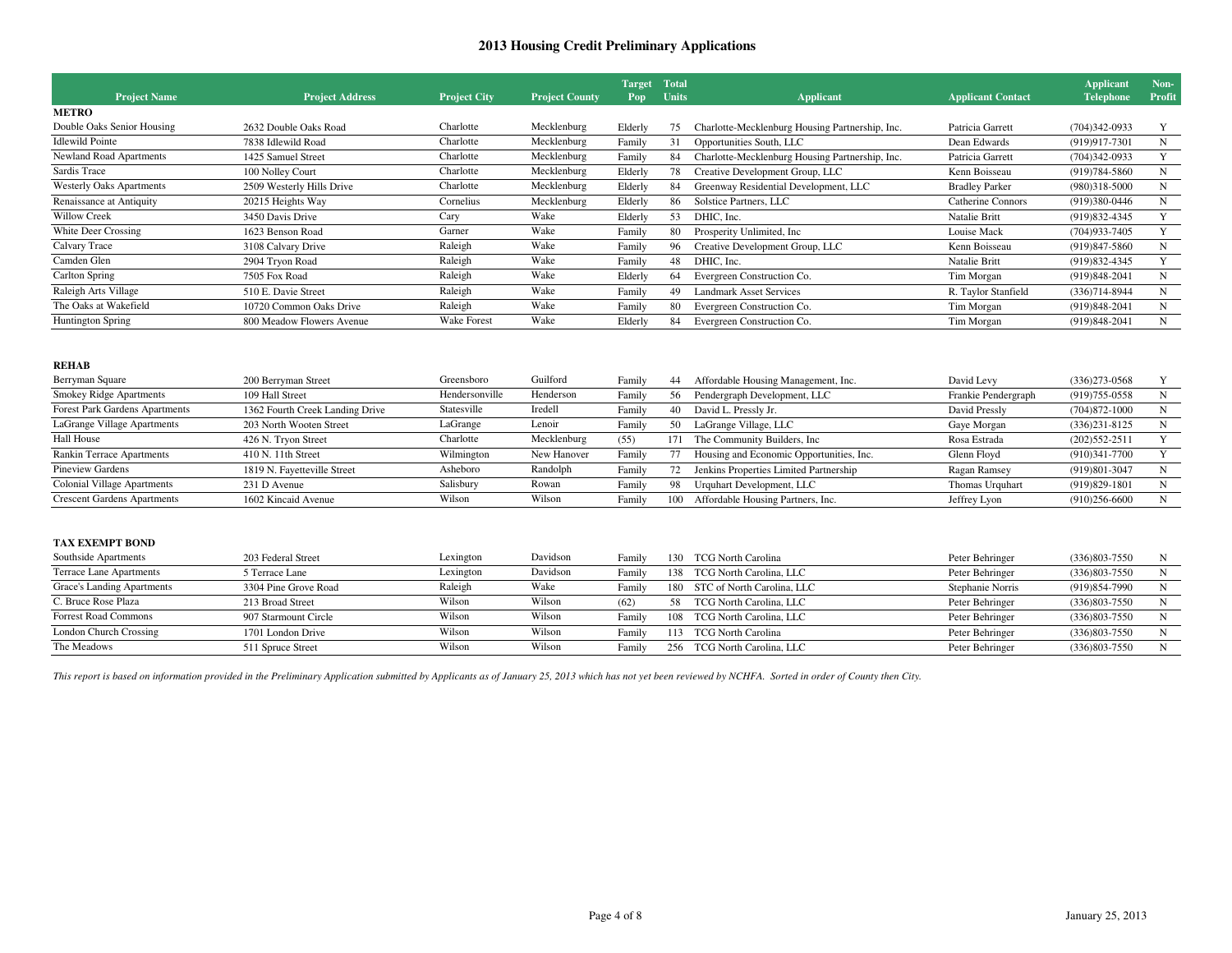| <b>Project Name</b>                         | <b>Project City</b>             | <b>Project County</b> | <b>Total</b><br>Units |                                                                   | <b>Applicant Contact</b>                      | Non-                        | <b>Profit RPP Request</b>                      | Federal<br><b>Credits</b> | <b>Score</b> | Self Credits per<br>Unit |
|---------------------------------------------|---------------------------------|-----------------------|-----------------------|-------------------------------------------------------------------|-----------------------------------------------|-----------------------------|------------------------------------------------|---------------------------|--------------|--------------------------|
|                                             |                                 |                       |                       | <b>Applicant</b>                                                  |                                               |                             |                                                | 6,892,000                 |              |                          |
| <b>CENTRAL</b><br>Veranda at Whitted School | Durham                          | Durham                | 89                    | Shelter Investments Development Corporation                       | <b>EG Edward Fowler</b>                       | N                           | <b>Estimated Credits Available</b><br>$\Omega$ | 710,000                   | 60           | 7,978                    |
| Peaks of Statesville                        | Statesville                     | Iredell               | 84                    | Sari and Company                                                  | Gary Hammond                                  | $\mathbf N$                 | 800,000                                        | 678,474                   | 60           | 8,077                    |
| Canterbury Place                            | Kernersville                    | Forsyth               | 84                    | Landmark Asset Services, Inc.                                     | R. Taylor Stanfield                           | $\mathbf N$                 | $\Omega$                                       | 697.200                   | 60           | 8,300                    |
| Vermilion                                   | Durham                          | Durham                | 76                    | Workforce Homestead, Inc.                                         | Jim Yamin                                     | $\mathbf N$                 | 650,000                                        | 656,000                   | 60           | 8,632                    |
| The Heritage at Austin Village              | <b>Stallings</b>                | Union                 | 84                    | Southern Properties & Development LLC                             |                                               | ${\bf N}$                   | 800,000                                        | 759,406                   | 60           | 9,041                    |
| <b>Autumn Crest</b>                         | Kannapolis                      | Cabarrus              | 90                    | Wynnefield Properties Inc.                                        | Tom Honeycutt<br>C. Craig Stone               | $\mathbf N$                 | 330,000                                        | 826,381                   | 60           | 9,182                    |
| The Retreat at Town Center                  | Harrisburg                      | Cabarrus              | 92                    | Guilford Financial Services, LLC                                  | Maida Renson                                  | ${\bf N}$                   | 800,000                                        | 846,400                   | 60           | 9,200                    |
| <b>Millers Creek Apartments</b>             | Winston-Salem                   | Davidson              | 60                    | Stuart H. LeGrand                                                 | <b>Stuart LeGrand</b>                         | $\overline{N}$              | 800,000                                        | 556,494                   | 60           | 9,275                    |
| <b>Leonard Falls</b>                        | Lexington                       | Davidson              | 56                    | Pendergraph Development LLC                                       | Frankie Pendergraph                           | $\mathbf N$                 | 800,000                                        | 520,000                   | 60           | 9,286                    |
| University Glen                             | Burlington                      | Alamance              | 79                    | DHIC, Inc.                                                        | Natalie Britt                                 | Y                           | 800,000                                        | 736,893                   | 60           | 9,328                    |
| <b>Albemarle Landing Apartments</b>         | Albemarle                       | Stanly                | 84                    | Fred G. Mills, Sr.                                                | Fred Mills                                    | $\mathbf N$                 | 800,000                                        | 784,724                   | 60           | 9,342                    |
| <b>Pinehurst Senior Apartments</b>          | West End                        | Moore                 | 56                    |                                                                   |                                               | ${\bf N}$                   |                                                | 533,073                   | 60           |                          |
| <b>Emerald Forest Apartments</b>            | <b>Biscoe</b>                   | Montgomery            | 48                    | Align Development LLC                                             | Charles Grant II                              | $\mathbf N$                 | 385,000<br>573,227                             |                           | 60           | 9,519                    |
| Jakes Ridge                                 | Oxford                          | Granville             | 64                    | Stuart H. LeGrand<br>Northstar / Carolinas, LLC                   | <b>Stuart LeGrand</b><br><b>Bruce Whitten</b> | ${\bf N}$                   | $\mathbf{0}$                                   | 457,284<br>610,000        | 60           | 9,527<br>9,531           |
| Sumner Ridge                                | Greensboro                      | Guilford              | 72                    |                                                                   |                                               | $\mathbf Y$                 | 750,000                                        | 696,215                   | 60           | 9,670                    |
| Summerfield Apartments                      | Salisbury                       | Rowan                 | 80                    | Affordable Housing Management, Inc.<br>Chevington Associates, LLC | David Levy<br>Justin Little                   | $\mathbf N$                 |                                                | 774,077                   | 60           | 9,676                    |
| <b>Addington Ridge</b>                      |                                 | Guilford              | 58                    |                                                                   |                                               |                             | 150,000<br>200,000                             |                           | 60           |                          |
| <b>Englewood Place</b>                      | <b>High Point</b><br>Burlington | Alamance              |                       | Wynnefield Properties Inc.                                        | Craig Stone                                   | ${\bf N}$<br>$\overline{N}$ |                                                | 562,375                   |              | 9,696                    |
|                                             |                                 |                       | 66                    | Connelly Development NC, LLC                                      | Kevin Connelly                                |                             | 800,000                                        | 642.395                   | 60           | 9,733                    |
| Abbington Terrace                           | Concord                         | Cabarrus              | 60                    | KRP Investments, LLC                                              | Karen Perry                                   | $\mathbf N$                 | 800,000                                        | 584,178                   | 60           | 9,736                    |
| Garden Gate Villas                          | Albemarle                       | Stanly                | 48                    | WDT Development, LLC                                              | Walter Dennis Tharrington                     | ${\bf N}$                   | 800,000                                        | 472,045                   | 60           | 9,834                    |
| The Heights At Patterson Avenue             | Winston-Salem                   | Forsyth               | 54                    | The BTR Communities Group, LLC                                    | <b>Bill Scantland</b>                         | $\mathbf N$                 | 321,834                                        | 540,193                   | 60           | 10,004                   |
| Sage Pointe Apartments                      | Clemmons                        | Forsyth               | 72                    | The BTR Communities Group, LLC                                    | <b>Bill Scantland</b>                         | ${\bf N}$                   | 415,000                                        | 721,233                   | 60           | 10,017                   |
| <b>Town Centre Apartments</b>               | Locust                          | Stanly                | 48                    | Wynnefield Properties Inc.                                        | C. Craig Stone                                | $\mathbf N$                 | $\overline{0}$                                 | 481,048                   | 60           | 10.022                   |
| Laurel Hill                                 | Thomasville                     | Davidson              | 60                    | Chevington Associates, LLC                                        | Justin Little                                 | $\mathbf N$                 | 150,000                                        | 604,624                   | 60           | 10,077                   |
| Windridge Apartments                        | Roxboro                         | Person                | 60                    | The BTR Communities Group, LLC                                    | <b>Bill Scantland</b>                         | $\mathbf N$                 | $\overline{0}$                                 | 610.549                   | 60           | 10,176                   |
| The Villas at Hickory Tree                  | Winston Salem                   | Davidson              | 56                    | Halcon Development, LLC                                           | Traci Dusenbury                               | $\mathbf N$                 | 800,000                                        | 574,659                   | 60           | 10,262                   |
| <b>Woodcreek Apartments</b>                 | Monroe                          | Union                 | 72                    | Greenway Residential Development, LLC                             | <b>Bradley Parker</b>                         | $\mathbf N$                 | $\bf{0}$                                       | 742,883                   | 60           | 10,318                   |
| Saddlewood Townhomes                        | Norlina                         | Warren                | 40                    | John Loving and Associates, Inc.                                  | John Loving                                   | $\mathbf N$                 | 800,000                                        | 413,471                   | 60           | 10,337                   |
| Rockwood at Oliver Crossing                 | Winston Salem                   | Forsyth               | 64                    | Halcon Development, LLC                                           | Traci Dusenbury                               | $\mathbf N$                 | 800,000                                        | 661,914                   | 60           | 10,342                   |
| Saddle Creek Townhomes                      | Henderson                       | Vance                 | 40                    | John Loving and Associates, Inc.                                  | John Loving                                   | ${\bf N}$                   | 800,000                                        | 414,205                   | 60           | 10,355                   |
| Wilshire Cove                               | Winston-Salem                   | Forsyth               | 72                    | Weaver-Kirkland Housing, LLC                                      | Linda Wall                                    | $\mathbf N$                 | $\overline{0}$                                 | 745,785                   | 60           | 10,358                   |
| The Villas at Concord Lake                  | Kannapolis                      | Cabarrus              | 96                    | Weaver-Kirkland Housing, LLC                                      | Linda Wall                                    | ${\bf N}$                   | $\overline{0}$                                 | 1,000,000                 | 60           | 10,417                   |
| <b>Talbert Hill Apartments</b>              | Mooresville                     | Iredell               | 60                    | Chevington Associates, LLC                                        | Justin Little                                 | $\mathbf N$                 | 800,000                                        | 627,557                   | 60           | 10,459                   |
| <b>Barnes Street Gardens</b>                | Reidsville                      | Rockingham            | 72                    | TBLF, LLC                                                         | <b>Sherrod Banks</b>                          | $\overline{N}$              | $\overline{0}$                                 | 757,080                   | 60           | 10,515                   |
| Daniels Landing Senior Living               | Greensboro                      | Guilford              | 72                    | North Carolina Housing Foundation, Inc.                           | John Nichols                                  | Y                           | $\mathbf{0}$                                   | 759,525                   | 60           | 10,549                   |
| <b>Wadesboro Gardens</b>                    | Wadesboro                       | Anson                 | 48                    | Landmark Asset Services, Inc.                                     | R. Taylor Stanfield                           | ${\bf N}$                   | $\overline{0}$                                 | 508,750                   | 60           | 10,599                   |
| Piedmont Pointe                             | Lexington                       | Davidson              | 45                    | Shelter Investments Development Corporation                       | <b>Edward Fowler</b>                          | $\mathbf N$                 | $\overline{0}$                                 | 480,890                   | 60           | 10,686                   |
| Carey Chapel Village                        | Henderson                       | Vance                 | 54                    | WDT Development, LLC                                              | Walter Dennis Tharrington                     | ${\bf N}$                   | $\overline{0}$                                 | 583,500                   | 60           | 10,806                   |
| <b>Glen Meadows</b>                         | Greensboro                      | Guilford              | 60                    | <b>Beacon Managment Coropration</b>                               | George Carr                                   | $\mathbf N$                 | 800,000                                        | 659,710                   | 60           | 10,995                   |
| The Villas at Christian Village             | King                            | Stokes                | 38                    | North Carolina Housing Foundation, Inc.                           | Diane Evans                                   | $\mathbf Y$                 | 724,597                                        | 430,857                   | 60           | 11,338                   |
| Civic Park Redevelopment                    | Salisbury                       | Rowan                 | 80                    | <b>Laurel Street Residential</b>                                  | Dionne Nelson                                 | ${\bf N}$                   | $\boldsymbol{0}$                               | 944,287                   | 60           | 11,804                   |
| Village View                                | Jamestown                       | Guilford              | 47                    | Beacon Management Corporation                                     | George Carr                                   | ${\bf N}$                   | 705,000                                        | 566,362                   | 60           | 12,050                   |
| Alexander Trace                             | Salisbury                       | Rowan                 | 78                    | Creative Development Group, LLC                                   | Kenn Boisseau                                 | ${\bf N}$                   | $\overline{0}$                                 | 960,867                   | 60           | 12,319                   |
| Fountain Pointe                             | Rockingham                      | Richmond              | 39                    | Connelly Development NC, LLC                                      | Kevin Connelly                                | $\mathbf N$                 | $\overline{0}$                                 | 482,094                   | 60           | 12,361                   |
| Wolf Creek                                  | Louisburg                       | Franklin              | 56                    | Weaver-Kirkland Housing, LLC                                      | Linda Wall                                    | $\mathbf N$                 | $\overline{0}$                                 | 703,822                   | 60           | 12,568                   |
| The Enclave II                              | <b>Winston Salem</b>            | Forsyth               | 64                    | North Carolina Housing Foundation, Inc.                           | John Nichols                                  | Y                           | 400,000                                        | 832,835                   | 60           | 13,013                   |
| <b>Brentwood Place</b>                      | Henderson                       | Vance                 | 32                    | Connelly Development NC, LLC                                      | Kevin Connelly                                | ${\bf N}$                   | $\boldsymbol{0}$                               | 427,325                   | 60           | 13,354                   |
| Harnett Training Center Apartments          | Dunn                            | Harnett               | 37                    | Scott A. Redinger, Inc.                                           | Scott Redinger                                | ${\bf N}$                   | $\mathbf{0}$                                   | 649,095                   | 60           | 17,543                   |
| Park Terrace Apartments III                 | <b>High Point</b>               | Guilford              | 78                    | <b>Laurel Street Residential</b>                                  | Dionne Nelson                                 | $\mathbf N$                 | $\overline{0}$                                 | 900,000                   | 54           | 11,538                   |
| <b>Bellemont Pointe Apartments</b>          | Pittsboro                       | Chatham               | 76                    | Solstice Partners, LLC                                            | Catherine Connors                             | $\mathbf N$                 | $\overline{0}$                                 | 746,678                   | 39           | 9,825                    |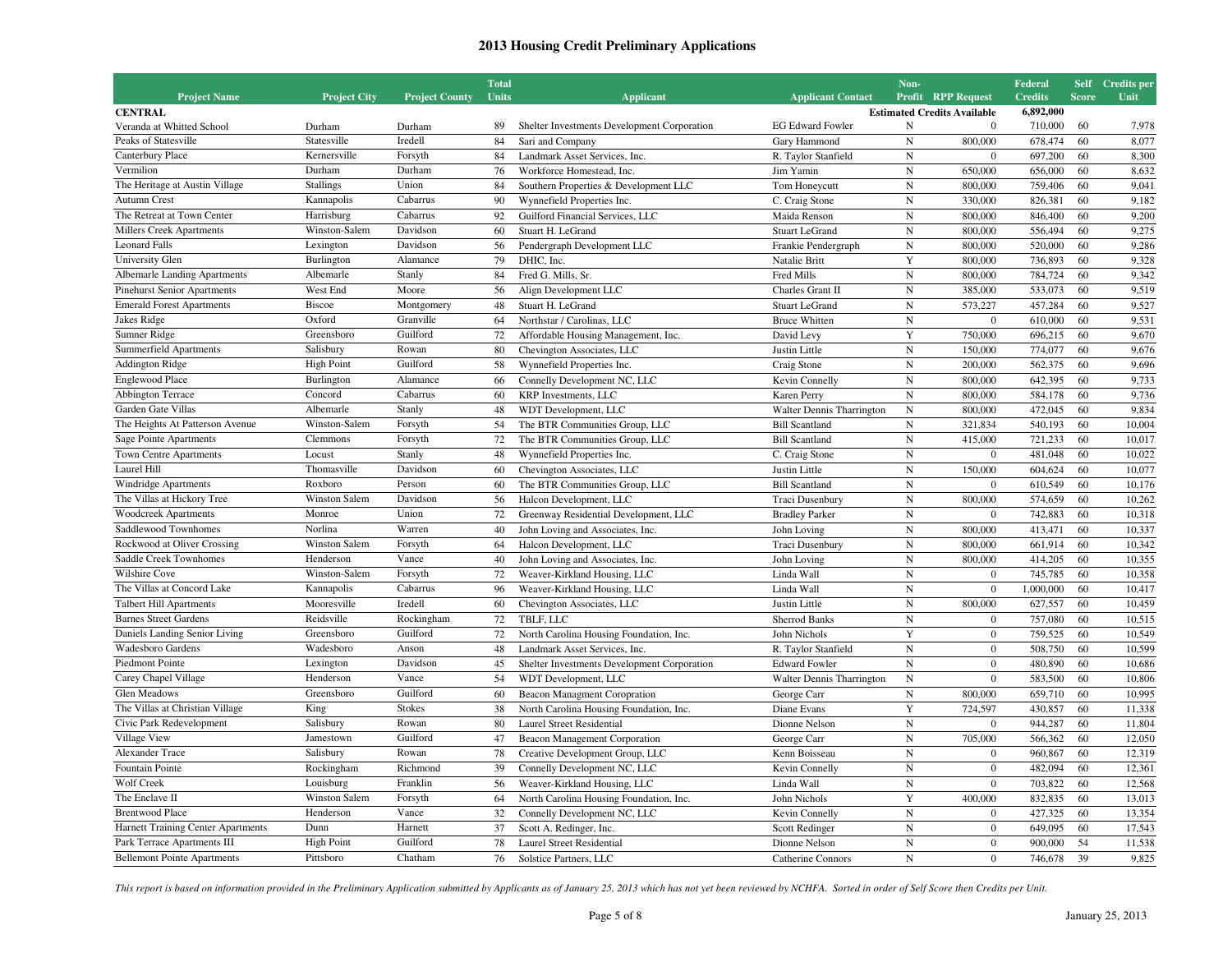|                                      |                     |                       | <b>Total</b> |                                          |                          | Non-        |                                    | Federal        |              | Self Credits per |
|--------------------------------------|---------------------|-----------------------|--------------|------------------------------------------|--------------------------|-------------|------------------------------------|----------------|--------------|------------------|
| <b>Project Name</b>                  | <b>Project City</b> | <b>Project County</b> | <b>Units</b> | <b>Applicant</b>                         | <b>Applicant Contact</b> |             | <b>Profit RPP Request</b>          | <b>Credits</b> | <b>Score</b> | Unit             |
| <b>EAST</b>                          |                     |                       |              |                                          |                          |             | <b>Estimated Credits Available</b> | 5,316,000      |              |                  |
| Old Wilson Place                     | Wilson              | Wilson                | 77           | Landmark Asset Services, Inc.            | R. Taylor Stanfield      | N           | 300,000                            | 690,000        | 60           | 8,961            |
| Cambridge Farms Apartments           | Kinston             | Lenoir                | 60           | Pendergraph Development LLc              | Frankie Pendergraph      | ${\bf N}$   | $\mathbf{0}$                       | 560,098        | 60           | 9,335            |
| <b>Glen Lake Apartments</b>          | Smithfield          | Johnston              | 72           | Pendergraph Development                  | Frankie Pendergraph      | ${\bf N}$   | $\mathbf{0}$                       | 675,433        | 60           | 9,381            |
| Kittrell Place Apartments            | Greenville          | Pitt                  | 64           | Fred G. Mills, Sr.                       | Fred Mills               | $\mathbf N$ | 800,000                            | 600,500        | 60           | 9,383            |
| Smithfield Green Apartments          | Smithfield          | Johnston              | 64           | United Developers, Inc.                  | <b>Murray Duggins</b>    | $\mathbf N$ | $\Omega$                           | 602,241        | 60           | 9,410            |
| Oxford Plantation                    | Goldsboro           | Wayne                 | 60           | Pendergraph Development LLC              | Frankie Pendergraph      | $\mathbf N$ | $\mathbf{0}$                       | 565,813        | 60           | 9,430            |
| Covengton Trace                      | Greenville          | Pitt                  | 72           | Creative Development Group, LLC          | Kenn Boisseau            | N           | $\overline{0}$                     | 679.269        | 60           | 9,434            |
| Fair Grove Apartments                | Snow Hill           | Greene                | 40           | Guilford Financial Services, LLC         | Maida Renson             | $\mathbf N$ | 800,000                            | 377,480        | 60           | 9,437            |
| Williamston Village                  | Williamston         | Martin                | 36           | John Loving and Associates, Inc.         | John Loving              | $_{\rm N}$  | $\overline{0}$                     | 344,000        | 60           | 9,556            |
| <b>River Pointe</b>                  | Shallotte           | <b>Brunswick</b>      | 62           | Southern Properties & Development LLC    | Tom Honeycutt            | $\mathbf N$ | $\overline{0}$                     | 593,516        | 60           | 9,573            |
| North Clinton Green Apartments       | Clinton             | Sampson               | 48           | United Developers, Inc.                  | <b>Murray Duggins</b>    | $\mathbf N$ | $\overline{0}$                     | 462,861        | 60           | 9,643            |
| Riverwood Haven                      | Clayton             | Johnston              | 60           | Fred Smith Company                       | Fred Smith, Jr.          | $_{\rm N}$  | 343,000                            | 578,703        | 60           | 9,645            |
| <b>Ashton Way Apartments</b>         | Garner              | Johnston              | 90           | The BTR Communities Group, LLC           | <b>Bill Scantland</b>    | $\mathbf N$ | $\theta$                           | 869,809        | 60           | 9,665            |
| <b>Berry Lane Gardens</b>            | Mt. Olive           | Wayne                 | 56           | Landmark Asset Services, Inc.            | R. Taylor Stanfield      | $\mathbf N$ | $\mathbf{0}$                       | 541,828        | 60           | 9,676            |
| <b>Ashton Run</b>                    | Greenville          | Pitt                  | 80           | Wynnefield Properties, Inc.              | C. Craig Stone           | $\mathbf N$ | 245,000                            | 775,502        | 60           | 9,694            |
| <b>Tooley Place</b>                  | Elizabeth City      | Pasquotank            | 36           | Opportunities South, LLC                 | Dean Edwards             | N           | $\overline{0}$                     | 351,000        | 60           | 9,750            |
| <b>Abbington Oaks</b>                | Southport           | Brunswick             | 72           | KRP Investments, LLC                     | Karen Perry              | $\mathbf N$ | $\overline{0}$                     | 702,753        | 60           | 9,760            |
| <b>Lockwood Village Apartments</b>   | Wilmington          | New Hanover           | 60           | SNW, LLP                                 | Stephanie Norris         | $\mathbf N$ | 600,000                            | 587,269        | 60           | 9,788            |
| <b>Edenton Place</b>                 | Edenton             | Chowan                | 50           | Lucius S. Jones and Lucius S. Jones, Jr. | Lucius Jones             | $\mathbf N$ | 595,000                            | 493,709        | 60           | 9,874            |
| Rivers Edge II at Elizabeth Crossing | Elizabeth City      | Pasquotank            | 56           | Prosperity Unlimited, Inc.               | Louise Mack              | $\mathbf N$ | $\mathbf{0}$                       | 559,801        | 60           | 9,996            |
| <b>Sunset Commons</b>                | <b>Sunset Beach</b> | <b>Brunswick</b>      | 56           | Holly L. Smith                           | <b>Holly Smith</b>       | $_{\rm N}$  | 500,000                            | 559,913        | 60           | 9,998            |
| <b>Quail Forest Apartments</b>       | New Bern            | Craven                | 60           | Scott A. Redinger, Inc.                  | Scott Redinger           | $\mathbf N$ | 488,673                            | 600,131        | 60           | 10,002           |
| <b>Westend Gardens</b>               | Jacksonville        | Onslow                | 56           | East Carolina Community Development Inc. | Keith Walker             | Y           | $\overline{0}$                     | 562,753        | 60           | 10,049           |
| Port Haven Apartments                | Greenville          | Pitt                  | 72           | Halcon Development, LLC                  | Traci Dusenbury          | $\mathbf N$ | 309,000                            | 726,060        | 60           | 10,084           |
| <b>Cypress Court</b>                 | Ahoskie             | Hertford              | 50           | The Affordable Housing Group             | Kathy Stilwell           | $\mathbf Y$ | $\mathbf{0}$                       | 506,800        | 60           | 10,136           |
| Ravenswood Apartments                | Wilson              | Wilson                | 72           | SNW, LLP                                 | Stephanie Norris         | $_{\rm N}$  | $\overline{0}$                     | 730,092        | 60           | 10,140           |
| Summerfield Apartments               | <b>Sneads Ferry</b> | Onslow                | 48           | East Carolina Community Development Inc. | Keith Walker             | Y           | 675,387                            | 488,958        | 60           | 10,187           |
| Kendall Creek                        | Calabash            | Brunswick             | 60           | Wynnefield Properties Inc.               | C. Craig Stone           | $\mathbf N$ | $\mathbf{0}$                       | 614,104        | 60           | 10,235           |
| <b>River Run Apartments</b>          | Chocowinity         | Beaufort              | 48           | Fred G. Mills, Sr.                       | Fred Mills               | $\mathbf N$ | 460,964                            | 495,790        | 60           | 10,329           |
| <b>Five Points Gardens</b>           | Goldsboro           | Wayne                 | 72           | TBLF, LLC                                | <b>Sherrod Banks</b>     | $\mathbf N$ | $\theta$                           | 747,551        | 60           | 10,383           |
| <b>Stallings Station Apartments</b>  | Clayton             | Johnston              | 42           | Scott A. Redinger, Inc.                  | Scott Redinger           | $\mathbf N$ | 745,402                            | 437,402        | 60           | 10,414           |
| <b>Evergreen Apartments</b>          | New Bern            | Craven                | 56           | Urquhart Development, LLC                | Thomas Urquhart          | $\mathbf N$ | 800,000                            | 607,135        | 60           | 10,842           |
| <b>Kinston Apartments</b>            | Kinston             | Lenoir                | 56           | TBLF, LLC                                | <b>Sherrod Banks</b>     | $\mathbf N$ | $\Omega$                           | 609,353        | 60           | 10.881           |
| Cape Landing Apartments              | Southport           | Brunswick             | 42           | Greenway Residential Development, LLC    | <b>Bradley Parker</b>    | $\mathbf N$ | $\mathbf{0}$                       | 461,714        | 60           | 10,993           |
| Alderbrook Pointe II                 | Washington          | Beaufort              | 64           | Carolina Project Equities LLC            | Alan F. Scott            | $\mathbf N$ | $\overline{0}$                     | 705,141        | 60           | 11,018           |
| <b>Halstead Court</b>                | Elizabeth City      | Pasquotank            | 60           | The Flatiron Group, Inc.                 | Hollis Fitch             | $\mathbf N$ | $\theta$                           | 667.211        | 60           | 11.120           |
| Pembroke Senior Village              | Pembroke            | Robeson               | 50           | Lumbee Land Development, Inc.            | Tammy Maynor             | Y           | $\overline{0}$                     | 559,886        | 60           | 11,198           |
| Parkside Trace                       | Greenville          | Pitt                  | 88           | Creative Development Group, LLC          | Kenn Boisseau            | $\mathbf N$ | $\mathbf{0}$                       | 1,000,000      | 60           | 11,364           |
| Hertford Landing                     | Hertford            | Perquimans            | 48           | The Flatiron Group, Inc.                 | Hollis Fitch             | $\mathbf N$ | $\mathbf{0}$                       | 551,105        | 60           | 11,481           |
| Lockhaven Trace                      | Goldsboro           | Wayne                 | 72           | Creative Development Group, LLC          | Kenn Boisseau            | $\mathbf N$ | $\theta$                           | 885,297        | 60           | 12,296           |
| Heritage Trace                       | Wilson              | Wilson                | 60           | Creative Development Group, LLC          | Kenn Boisseau            | ${\bf N}$   | $\overline{0}$                     | 746,524        | 60           | 12,442           |
| Millberne Apartments                 | New Bern            | Craven                | 48           | East Carolina Community Development Inc. | Keith Walker             | $\mathbf Y$ | 580,000                            | 654,668        | 60           | 13,639           |
| Patriot's Pointe                     | Edenton             | Chowan                | 72           | Carolina Project Equities LLC            | Al Scott                 | $\mathbf N$ | $\overline{0}$                     | 1,000,000      | 60           | 13,889           |
| <b>River City Landings</b>           | Elizabeth City      | Pasquotank            | 72           | Jenkins Properties                       | Ragan Ramsey             | $\mathbf N$ | $\mathbf{0}$                       | 1,041,600      | 60           | 14,467           |
|                                      |                     |                       |              |                                          |                          |             |                                    |                |              |                  |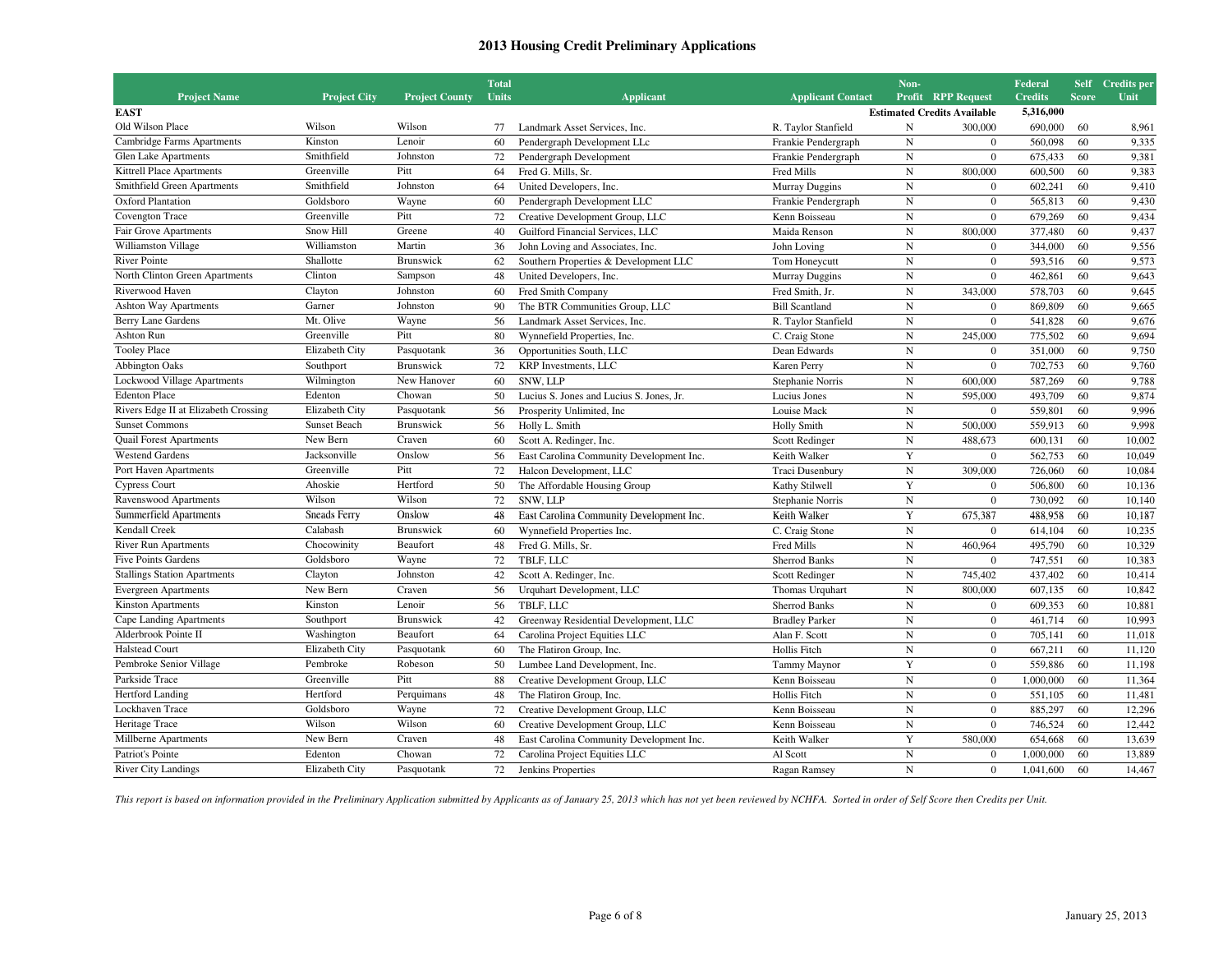| <b>Project Name</b>                | <b>Project City</b> | <b>Project County</b> | <b>Total</b><br><b>Units</b> | <b>Applicant</b>                       | <b>Applicant Contact</b> | Non-<br>Profit | <b>RPP Request</b>                 | Federal<br><b>Credits</b> | <b>Self</b><br><b>Score</b> | Credits per<br>Unit |
|------------------------------------|---------------------|-----------------------|------------------------------|----------------------------------------|--------------------------|----------------|------------------------------------|---------------------------|-----------------------------|---------------------|
| <b>WEST</b>                        |                     |                       |                              |                                        |                          |                | <b>Estimated Credits Available</b> | 3,741,000                 |                             |                     |
|                                    |                     |                       |                              |                                        |                          |                |                                    |                           |                             |                     |
| Viridian                           | Lenoir              | Caldwell              | 64                           | Workforce Homestead, Inc.              | Jim Yamin                | N              | 450,000                            | 484,000                   | -60                         | 7,563               |
| Sienna                             | Morganton           | Burke                 | 60                           | Workforce Homestead, Inc.              | Jim Yamin                | N              | 520,034                            | 485,000                   | 60                          | 8,083               |
| <b>Givens Gerber Park</b>          | Asheville           | Buncombe              | 120                          | Givens Estates, Inc.                   | <b>Teresa Stephens</b>   | Y              | 800,000                            | 1.000.000                 | 60                          | 8.333               |
| Mars Hill Commons                  | Mars Hill           | Madison               |                              | Mountain Housing Opportunities, Inc.   | Rich Olejniczak          | Y              | 665,259                            | 400,000                   | 60                          | 8.333               |
| <b>Hyatt Trace</b>                 | Waynesville         | Haywood               | 64                           | Workforce Homestead, Inc.              | Jim Yamin                | N              | 645,000                            | 536,000                   | -60                         | 8,375               |
| <b>Abbington Forest</b>            | <b>Forest City</b>  | Rutherford            | 60                           | <b>KRP</b> Investments, LLC            | Karen Perry              | N              | $\Omega$                           | 535,000                   | 60                          | 8.917               |
| High Ridge                         | Spruce Pine         | Mitchell              | 60                           | Southern Properties & Development LLC  | Tom Honeycutt            | N              | 452,585                            | 546,363                   | 60                          | 9,106               |
| Viewmont Square Court              | Hickory             | Catawba               | 50                           | Opportunities South, LLC               | Dean Edwards             | N              | 750,000                            | 460,000                   | 60                          | 9,200               |
| Alexandria Place                   | Shelby              | Cleveland             | 56                           | Pendergraph Development LLC            | Frankie Pendergraph      | N              | 800,000                            | 524,968                   | 60                          | 9,374               |
| Summer's Grove                     | Sylva               | Jackson               | 42                           | HEGM, Inc.                             | Mel Melton               | N              | 327,373                            | 396.389                   | 60                          | 9,438               |
| <b>Chestnut Landing</b>            | Marion              | McDowell              | 56                           | Prosperity Unlimited, Inc.             | Louise Mack              | Y              | $\Omega$                           | 532,568                   | 60                          | 9,510               |
| Cottages at Piney Ridge            | Forest City         | Rutherford            | 60                           | Pendergraph Development LLC            | Frankie Pendergraph      | $\mathbf N$    | 265,000                            | 572,026                   | -60                         | 9,534               |
| Whistler's Cove                    | Mt. Airy            | Surry                 | 56                           | Weaver-Kirkland Housing, LLC           | Linda Wall               | N              | 392,000                            | 546,501                   | -60                         | 9,759               |
| Oakland Ridge                      | Spindale            | Rutherford            |                              | The Affordable Housing Group           | Kathy Stilwell           | Y              | 515.683                            | 711.038                   | 60                          | 9,876               |
| The Villas at Fallen Spruce        | Asheville           | Buncombe              | 55                           | Mountain Housing Opportunities, Inc.   | Cindy Visnich Weeks      | Y              | 800,000                            | 549,006                   | -60                         | 9.982               |
| <b>Sterling Oaks Apartments</b>    | Spindale            | Rutherford            | 56                           | <b>HEGM</b> Corporation                | Melvin Melton            | N              | 800,000                            | 559,660                   | 60                          | 9,994               |
| Cooper Terrace                     | Elkin               | Surry                 | 56                           | The Flatiron Group, Inc.               | Hollis Fitch             | N              | $\Omega$                           | 561,960                   | 60                          | 10.035              |
| Foxwood Village Apartments         | Newton              | Catawba               | 48                           | John Loving and Associates, Inc.       | John Loving              | $\mathbf N$    | 720,000                            | 485,344                   | 60                          | 10.111              |
| Lafayette Gardens                  | Shelby              | Cleveland             | 72                           | TBLF, LLC                              | <b>Sherrod Banks</b>     | N              | $\Omega$                           | 740,741                   | 60                          | 10.288              |
| <b>Brookdale Senior Apartments</b> | Lenoir              | Caldwell              |                              | The Affordable Housing Group           | Kathy Stilwell           | Y              | $\Omega$                           | 539,385                   | 60                          | 10,788              |
| The Village at Montevista          | Marion              | McDowell              | 40                           | Western N.C. Housing Partnership, Inc. | <b>Joy Strassel</b>      | Y              | 266,400                            | 435,191                   | 60                          | 10,880              |
| Cambridge Oaks Apartments          | Kings Mountain      | Cleveland             | 56                           | Greenway Residential Development, LLC  | <b>Bradley Parker</b>    | N              | $\Omega$                           | 647.110                   | -60                         | 11.556              |
| Greystone Lodge                    | Morganton           | Burke                 | 45                           | Beacon Management Corporation          | George Carr              | N              | 800,000                            | 524,958                   | 60                          | 11,666              |
| Arrington Trace                    | Hickory             | Catawba               | 60                           | Creative Development Group, LLC        | Kenn Boisseau            | N              | $\Omega$                           | 755,822                   | 60                          | 12,597              |
| Watauga Green Apartments           | Boone               | Watauga               | 72                           | United Developers, Inc.                | Murray Duggins           | N              | $\overline{0}$                     | 932,701                   | 60                          | 12,954              |
| Grayson Elderly Housing            | Hickory             | Catawba               | 84                           | Grayson Housing Associates, LLC        | David Pressly            | N              | 800,000                            | 822,615                   | -57                         | 9,793               |